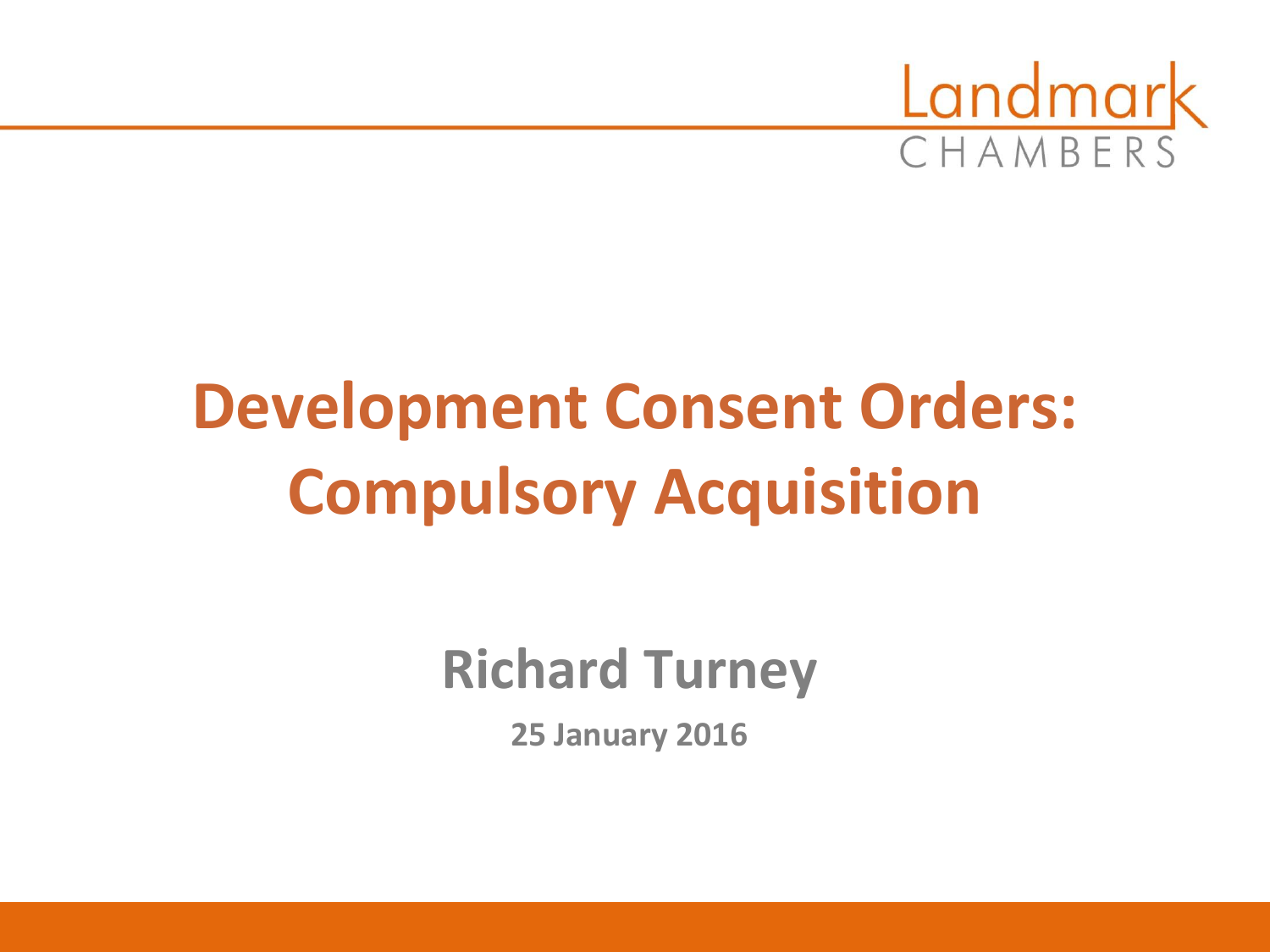$\frac{L}{C}$ 

- The statutory powers
- Policy context
- Relevance of alternatives
- Practical application
- The future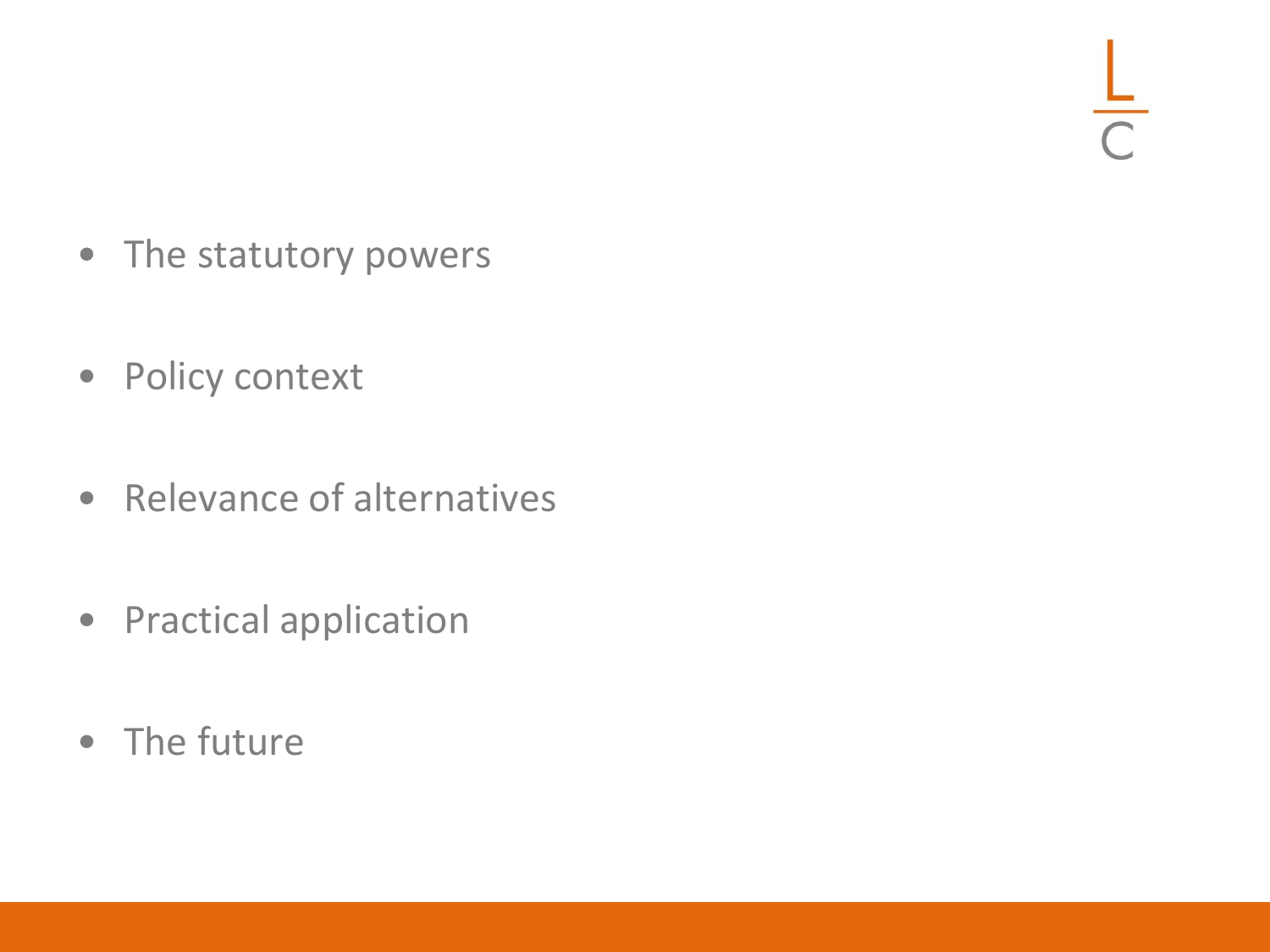# **Statutory framework (1)**

DCO may provide for (amongst other things):

- the compulsory acquisition of land;
- the creation, suspension or extinguishment of, or interference with, interests in or rights over land;
- the abrogation or modification of agreements relating to land;
- the protection of the property of any person

s 120 Planning Act 2008/Part 1 of Sch 5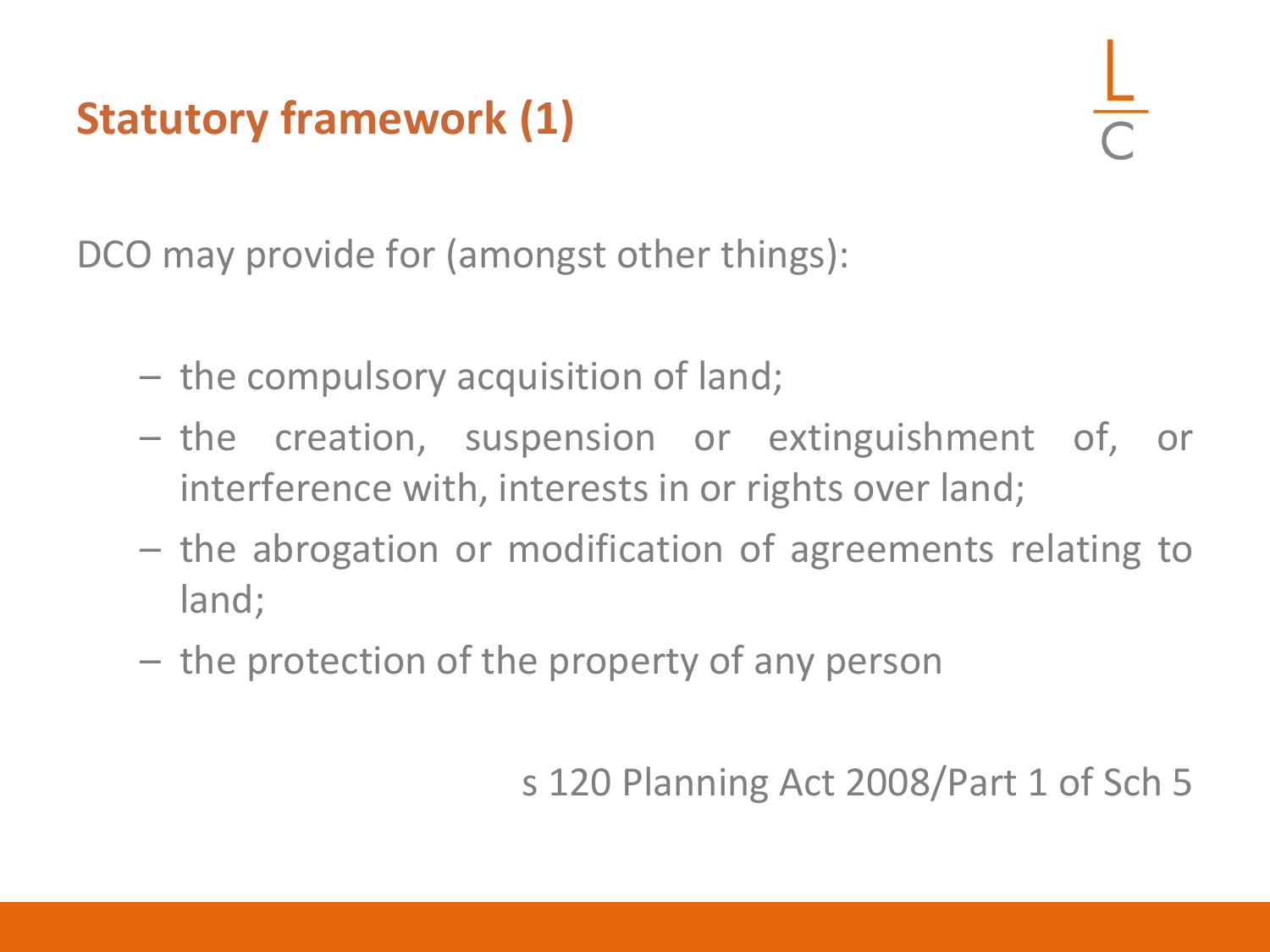# **Statutory framework (2)**

S/S must be satisfied that:

- The land
	- is required for the development to which the development consent relates;
	- is required to facilitate or is incidental to that development; or
	- is "replacement land"

#### AND

– There is a compelling case in the public interest for the land to be acquired compulsorily

#### s 122 Planning Act 2008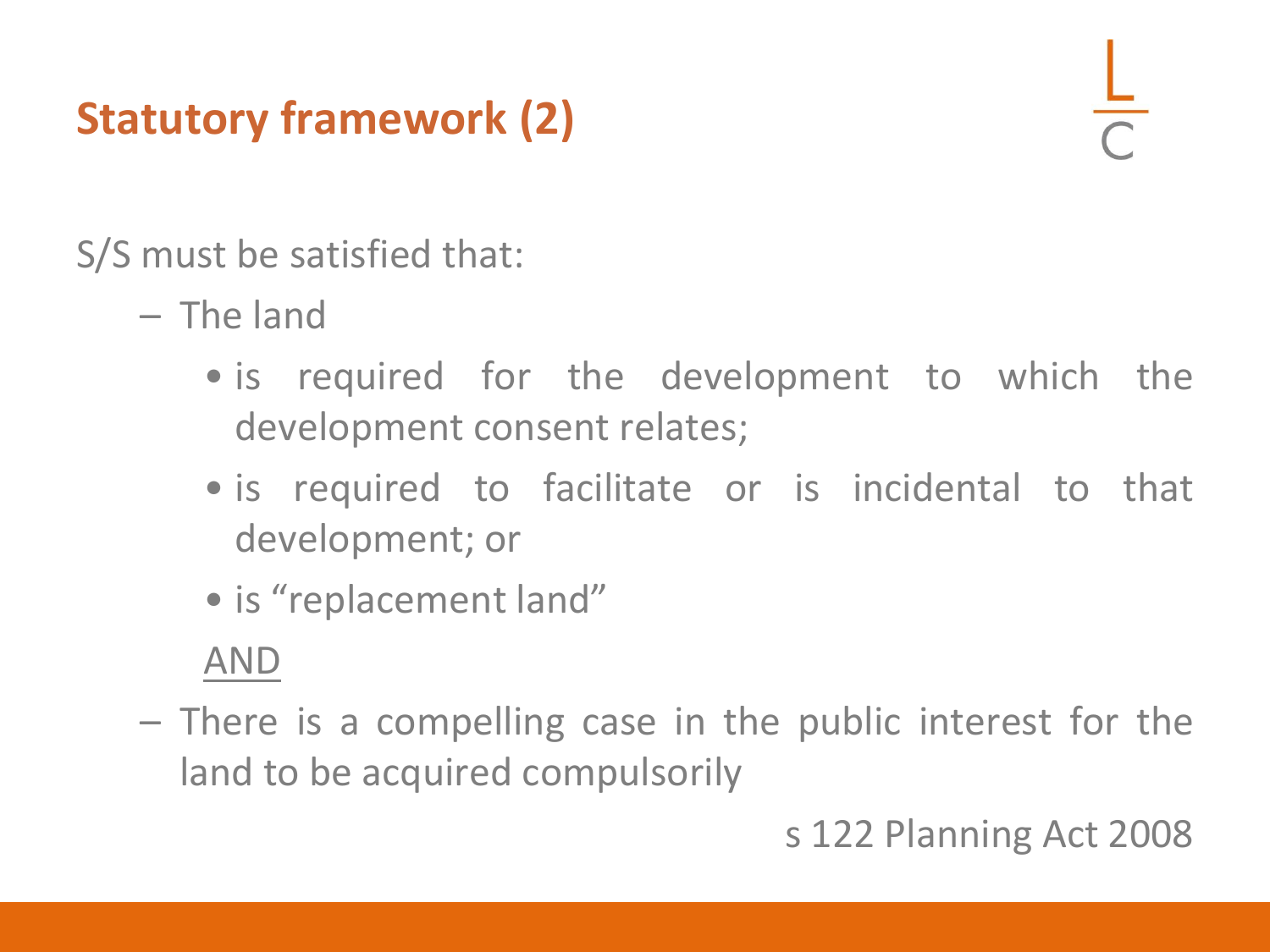# **Statutory framework (3)**

- The land must be included in the application for the DCO; or
- all persons with an interest in the land must consent to the inclusion of the provision for acquisition of that land; or
- the prescribed procedure in the Infrastructure Planning (Compulsory Acquisition) Regulations 2010/104 is complied with.

s 123 Planning Act 2008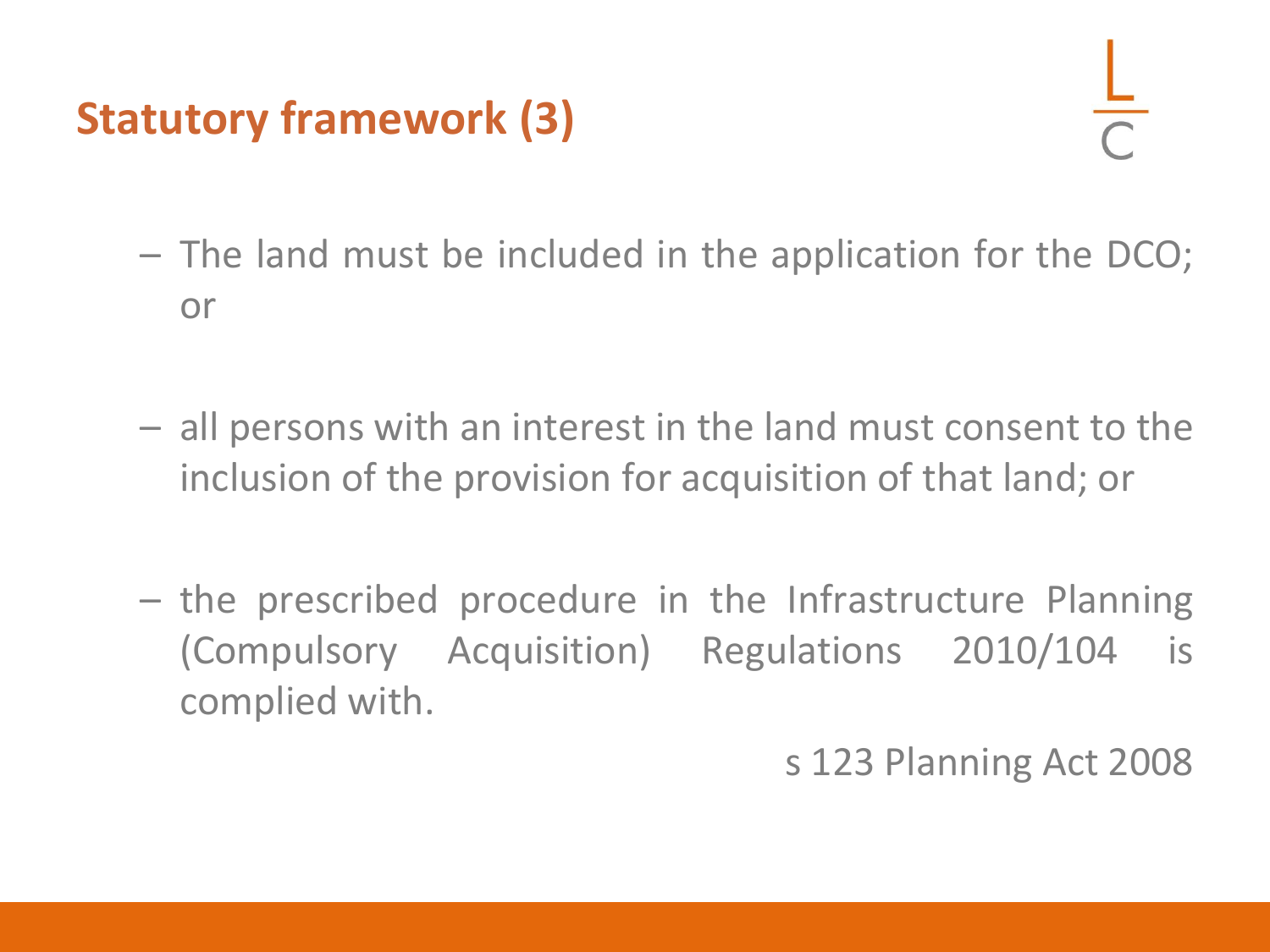### **Statutory framework (4)**

- 
- Procedure after making the DCO is governed by the Compulsory Purchase Act 1965 (subject to amendments) – s 125
- Limited scope to modify compensation arrangements s 126
- Restrictions on acquisition of land of statutory undertakers s 127
- Note removal of special Parliamentary procedure requirements in 2013, save for National Trust land where NT objects, or commons/open space without replacement- s 130-132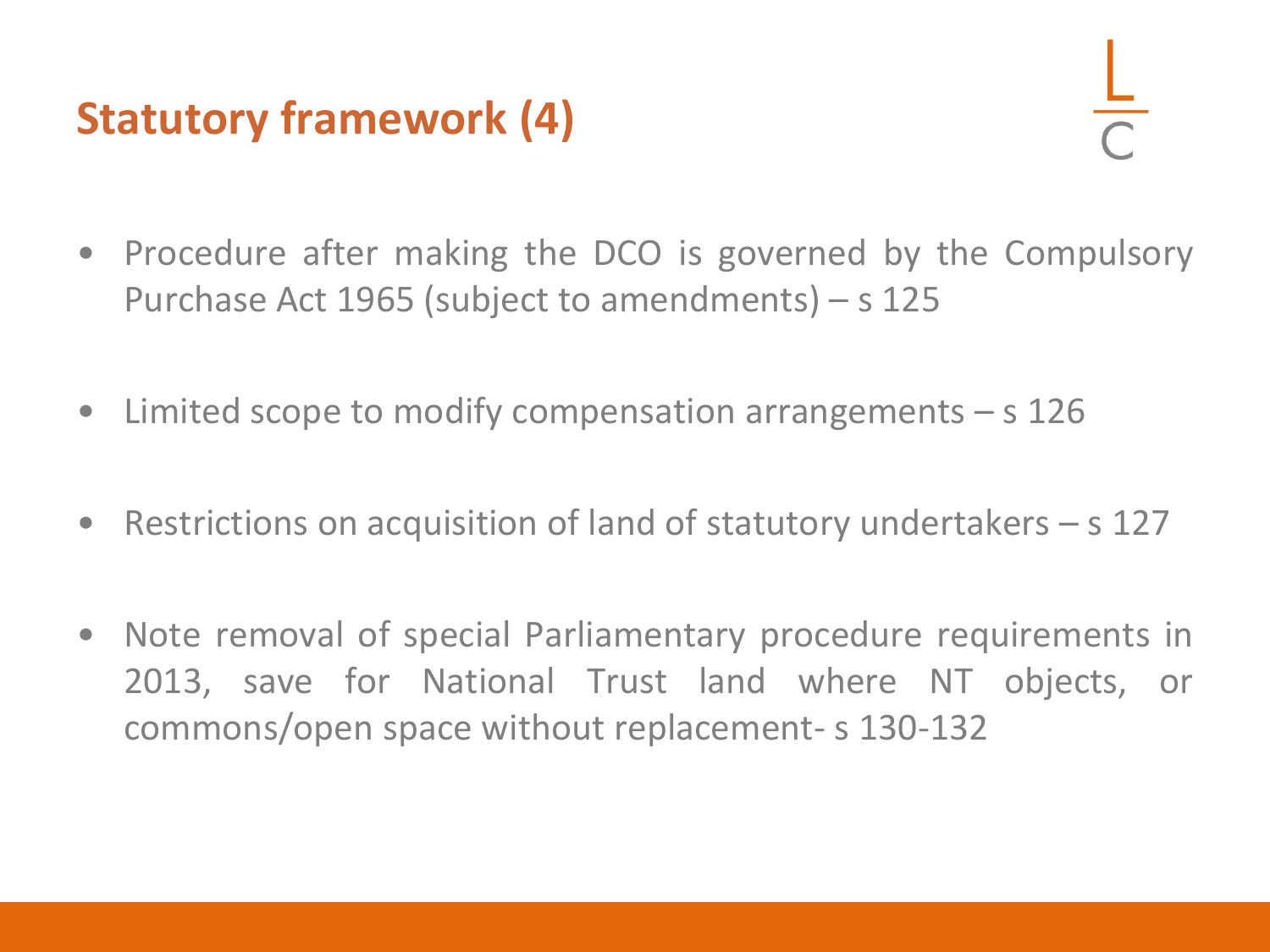#### **Policy**

- Since repeal of s 124 Planning Act 2008 there is no statutory guidance
- DCLG procedural guidance 2013
- Recent guidance following 2013 changes changes need for special parliamentary procedure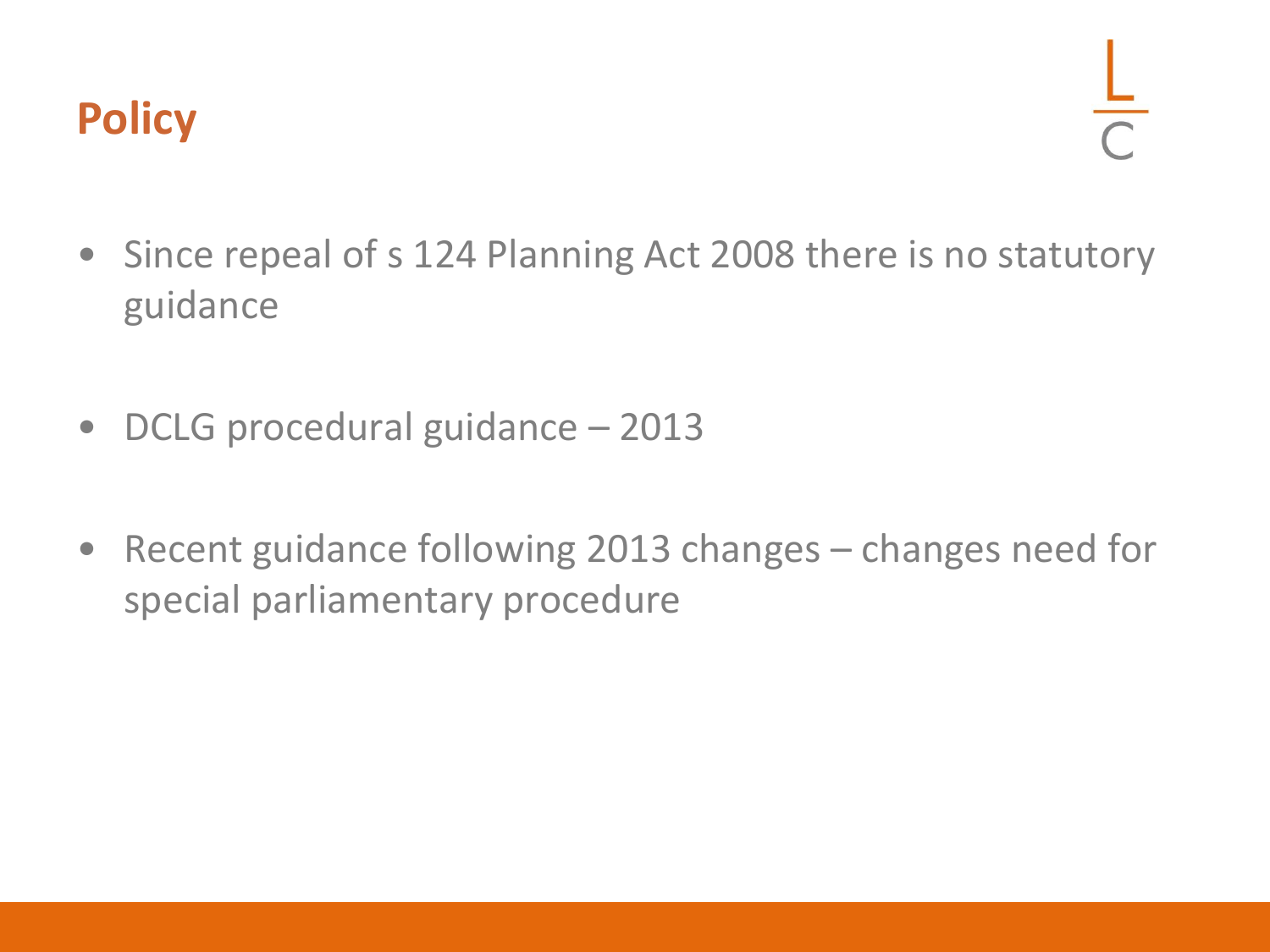# **Compelling case in the public interest?**

 $\frac{L}{C}$ 

- Relevance of NPS
- Relevance of alternatives
- Negotiation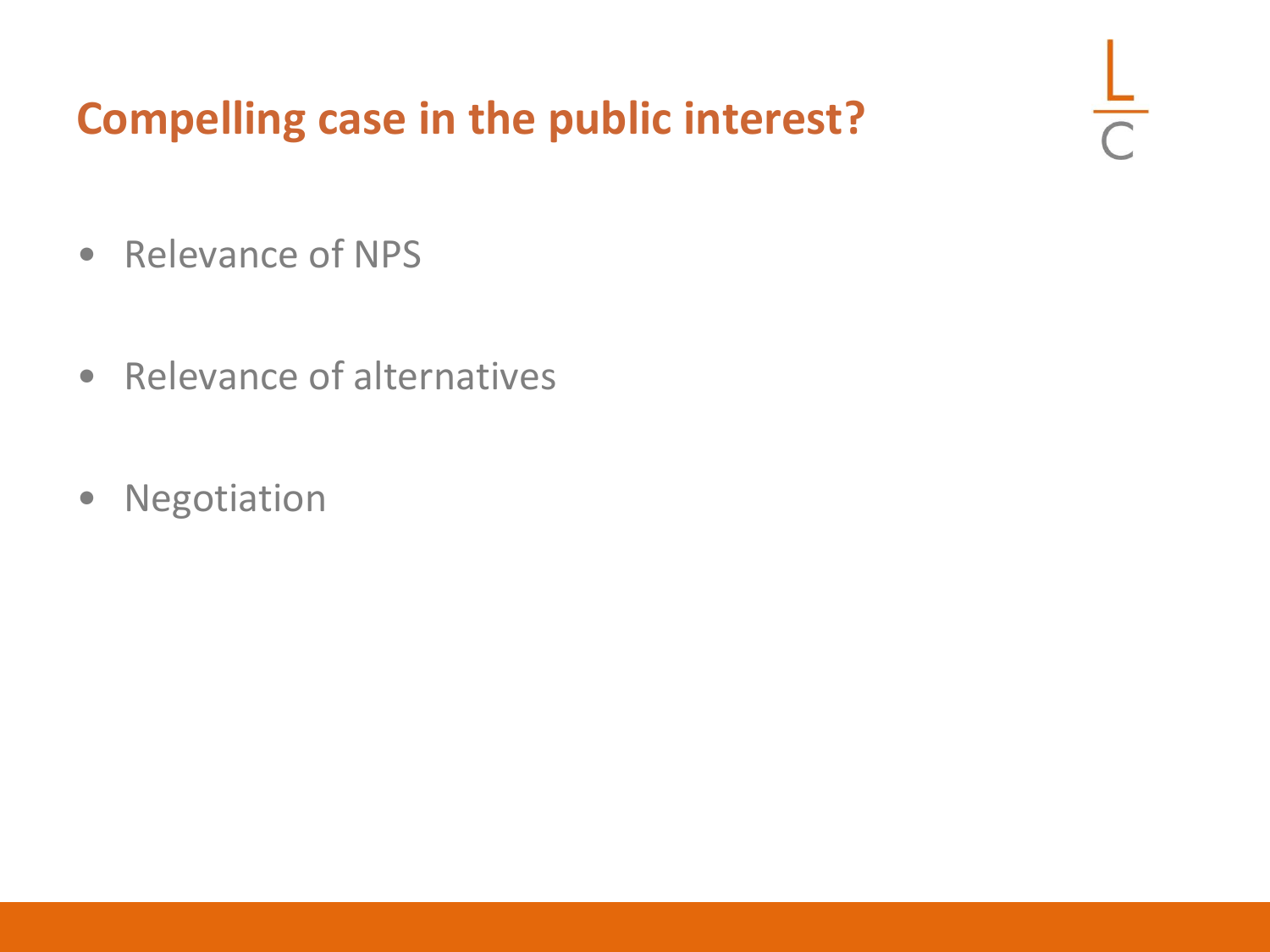### **Practical application**

- Consultation s 44
	- Category 1 owner/lessee/tenant
	- Category 2 interest in land
	- Category 3 entitled to make a claim (e.g. under Part 1 LCA 1973)
- Book of Reference
- CA hearings
- Notice requirements s 134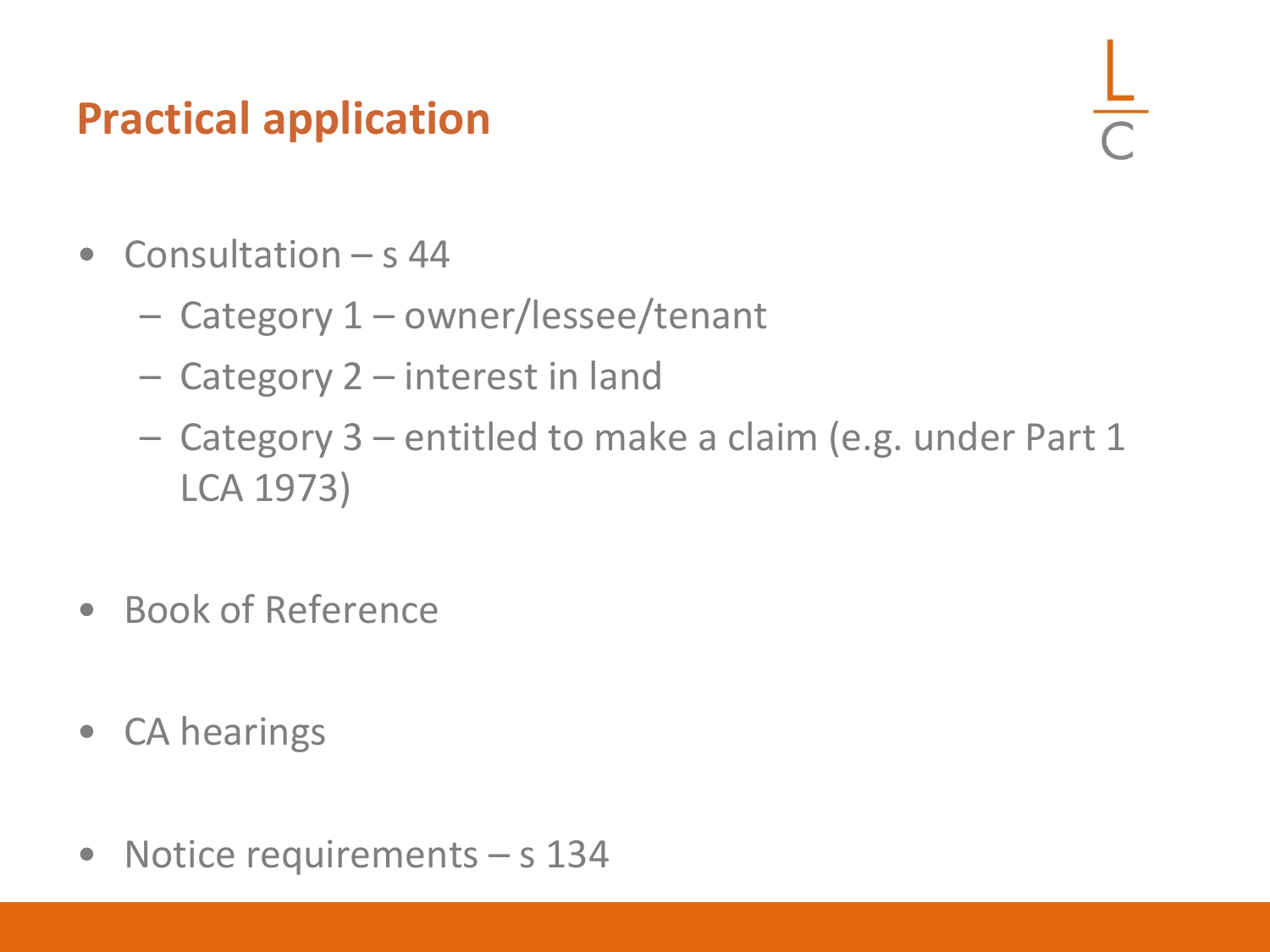#### **Compulsory acquisition hearings**

- s 92 Planning Act 2008
	- Right to be heard
	- Infrastructure Planning (Examination Procedure) Rules 2010/103
		- No special procedure for CA hearing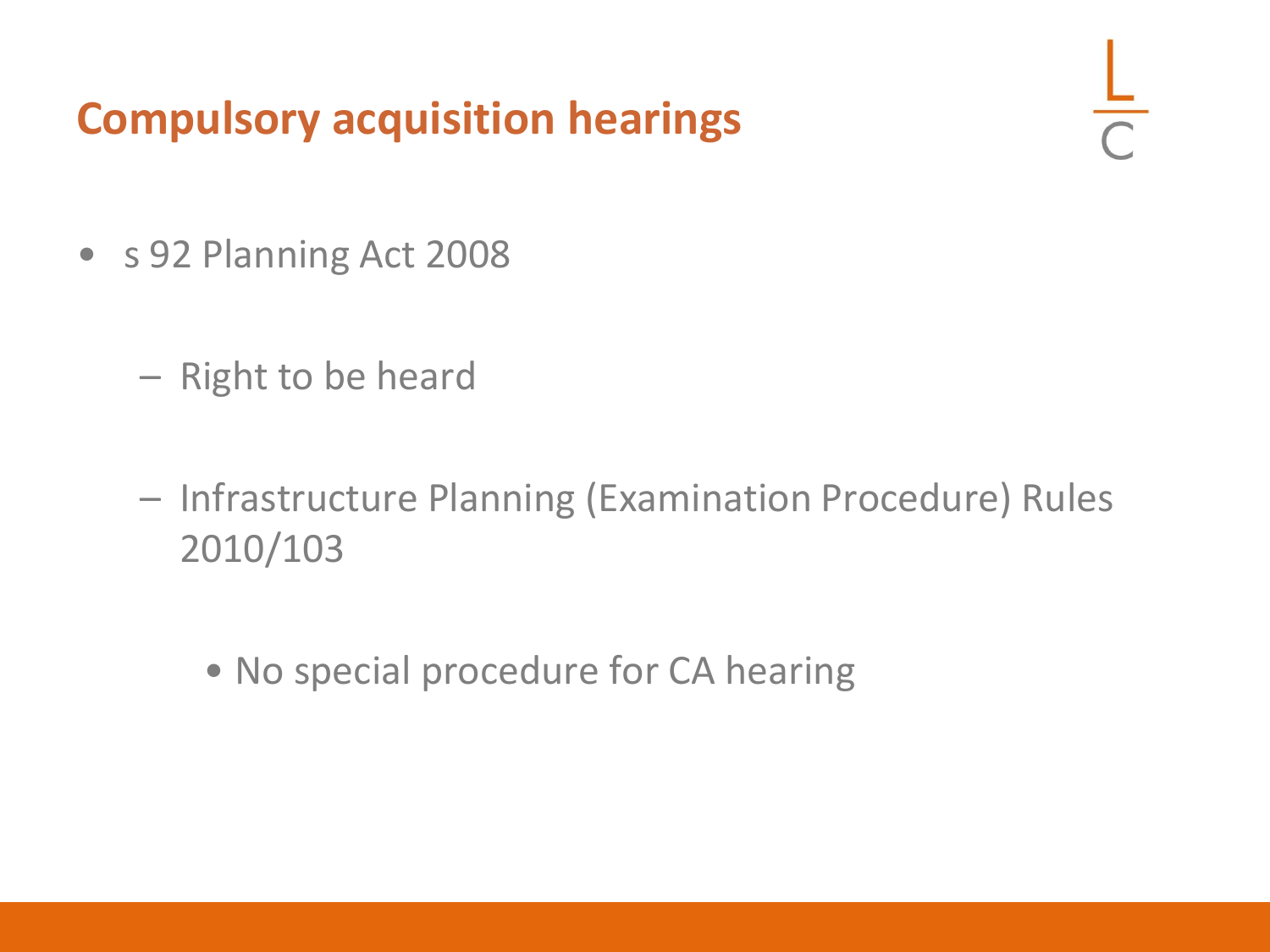#### **Rookery South**

- *R (FCC Environment) v SSECC* [2015] Env LR 22
- Acquisition of local authority land led to SPP process (and very substantial delay)
- FCC had land acquired (and rival operator)
- One ground of challenge related to reasons given for allowing the acquisition of land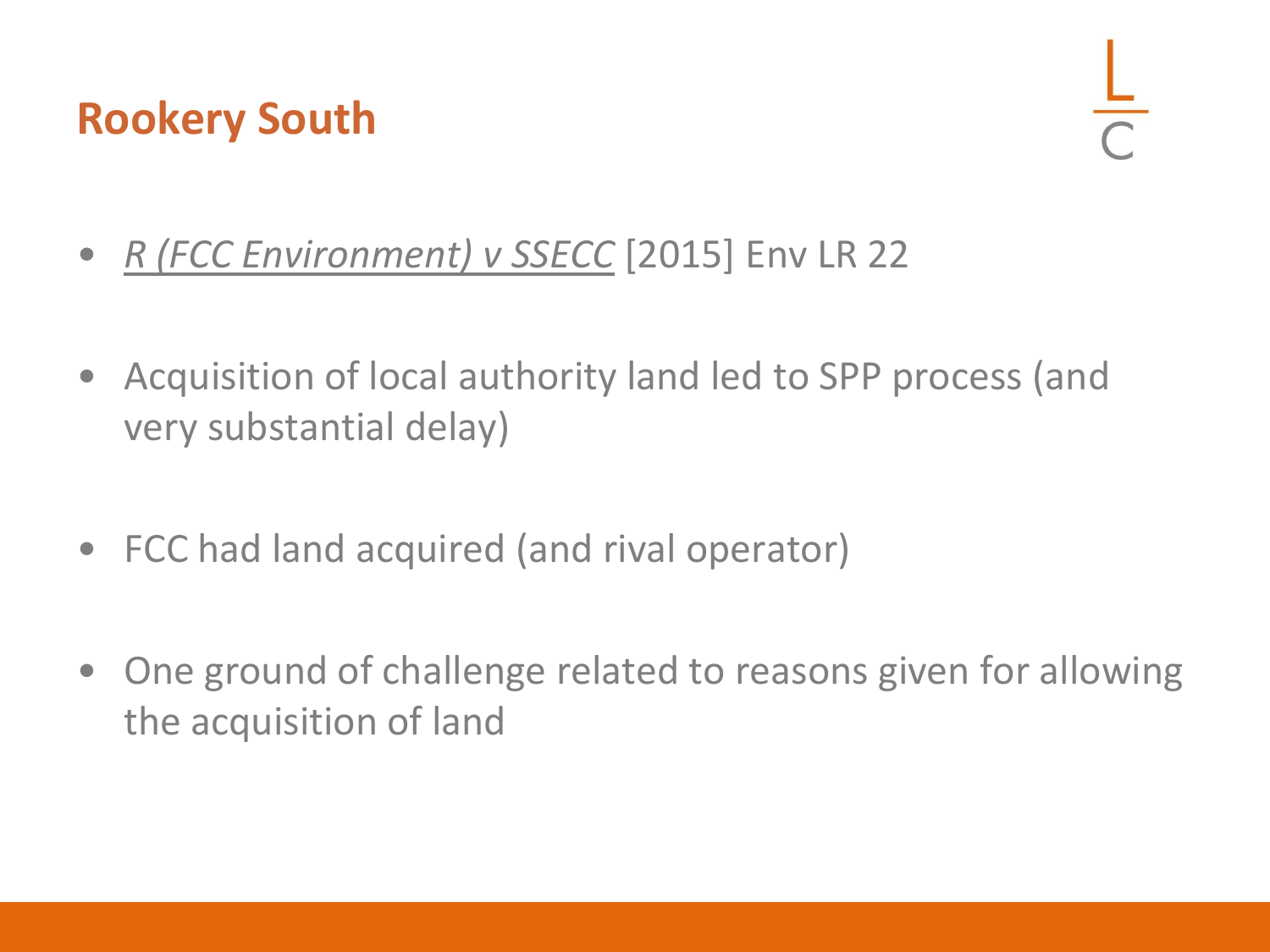# **Court of Appeal judgment**

- Rejected Mitting J's finding that it would be difficult to conceive of circumstances in which DCO made but could nonetheless find that the CA test was not met
- Considered various circumstances in which CA may be refused despite application otherwise succeeding
	- Excessive land take
	- Acquisition of right would be sufficient
	- Agreement to sell
	- Existence of alternative (despite alternatives not falling to be considered under the decision on the merits of the DCO)
- Reasons challenge to Panel report fails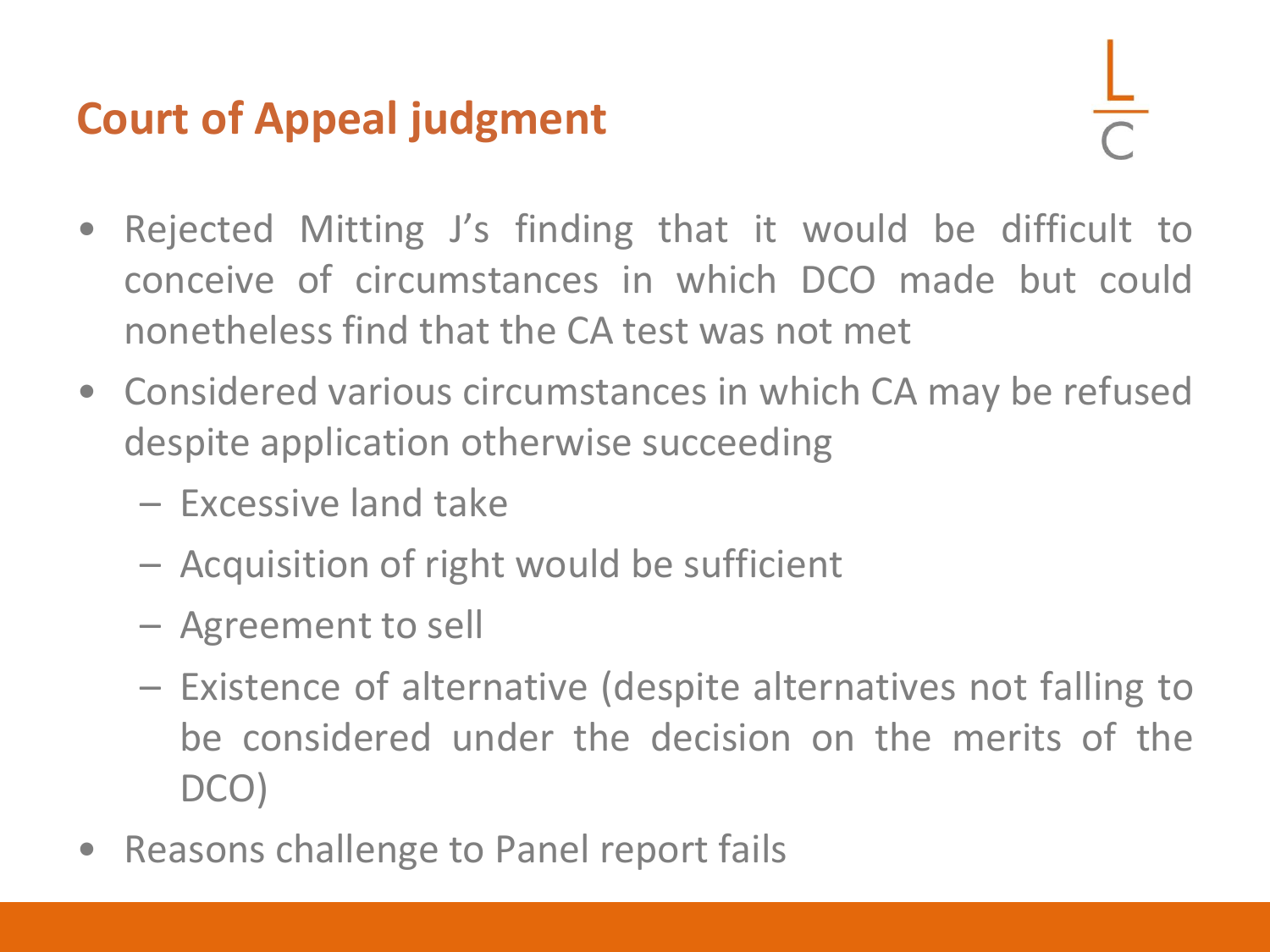#### **The future**

- Expanding scope of DCO regime expanding scope of CA?
- Ex gratia compensation schemes
- Small claims schemes
- Voluntary purchase schemes for major infrastructure projects